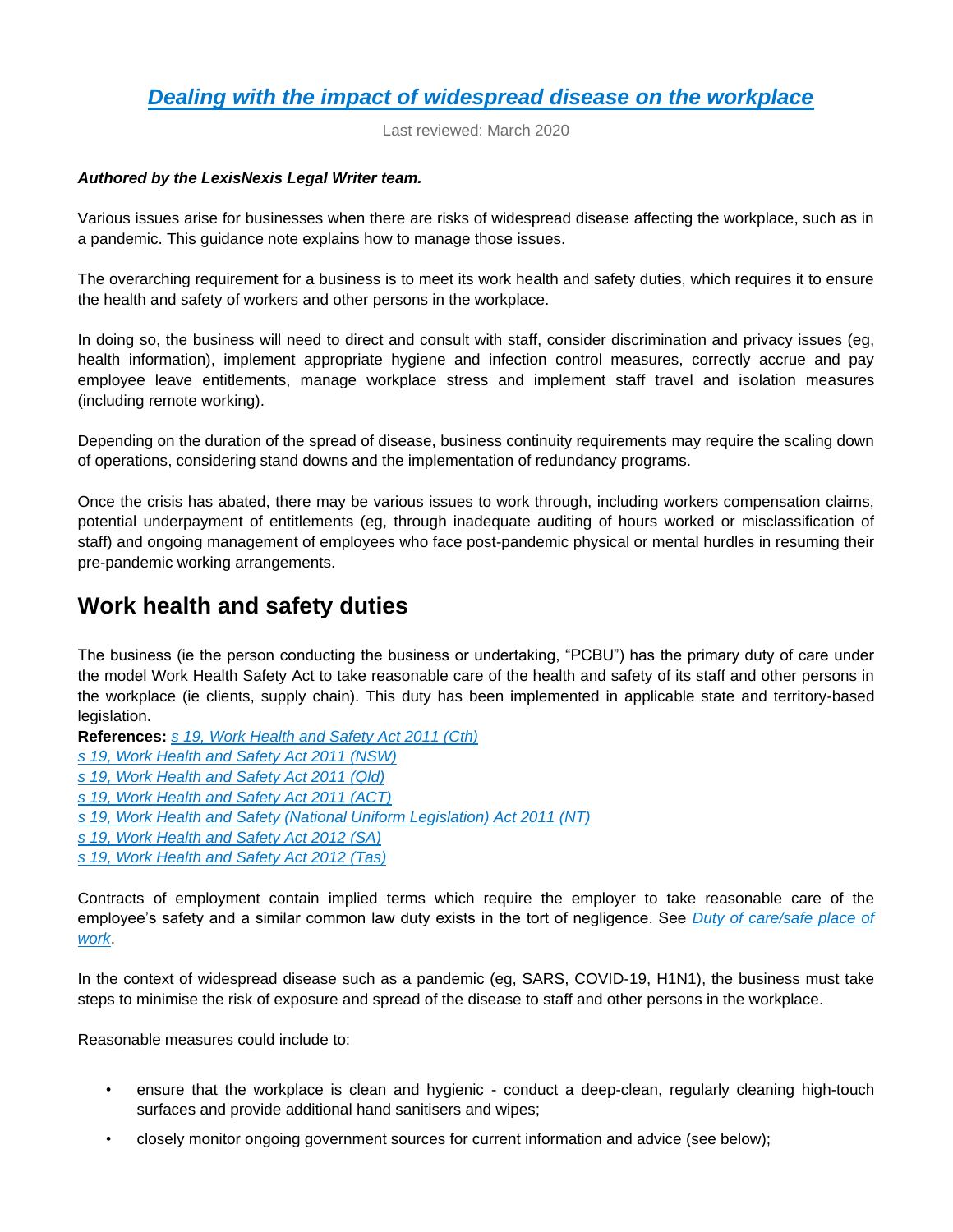Dealing with the impact of widespread disease on the workplace

- clearly communicate government imposed self-isolation/quarantine periods;
- provide clear guidance on when staff should not attend work (ie which may include when unwell, showing disease symptoms and/or if a staff member is very concerned about the risk of being in the workplace) (see various government health links below);
- eliminate or minimise domestic and international travel (see *[Smart Traveller](https://www.smartraveller.gov.au/)*  $\Box$ <sup>r</sup> website);
- review and communicate company policies (eg, work health safety policy, flexible working policy, leave policies, infection control/hygiene policy, remote working, no face-to-face meetings);
- consult with other providers of labour (ie labour hire providers, independent contractors and supply chain services) regarding their management of their own workers;
- conduct contingency planning in relation to staff absences (eg, casual worker coverage, alternating teams); and
- provide staff with access to support services such as employee assistance advice lines or counsellors.

Businesses must communicate to staff about their duties to take reasonable care of their own health and safety and to not adversely affect the health and safety of other staff or persons in the workplace. For example, staff should be informed that they are duty-bound to:

- use hand sanitisers and wash hands with soap and water at regular intervals;
- avoid contact with others if unwell (ie not shaking hands, wearing a face mask, not hugging, kissing or any other touching);
- cough or sneeze safely using a tissue or crook of elbow but not hands;
- immediately see a doctor or contact *[healthdirect](https://www.healthdirect.gov.au/)* **interest in the lange in the interpole in the interest of the interest in the interest in the interest in the interest in the interest in the interest in the interest in**
- immediately inform the business if they have been isolated and/or they or any member of the household have the disease.

A business may be justified in terminating a staff member's employment or engagement if the staff member creates a significant health and safety risk, particularly where there is a failure to comply with health and safety directions. *[Was there a valid reason for the dismissal?](https://advance.lexis.com/api/document?collection=practical-guidance-au&id=urn:contentItem:58TV-GSP1-FD4T-B1KY-00000-00&context=)*.

Businesses should also specifically address work health safety risks related to working remotely, including in the staff member's home. See below Managing issues around remote/flexible working.

# **Guidance from authorities and regulators**

Businesses must keep informed of the latest information from authorities and regulators and where relevant, communicate that information to staff.

Information can be obtained from the following sources:

#### **Managing risks to health and safety**

- *[Australian Government Department of Health](https://www.health.gov.au/health-topics)* (eg, *[COVID-19](https://www.health.gov.au/health-topics/novel-coronavirus-2019-ncov)* )
- Department of Foreign Affairs and Trade *Smartraveller* L<sup>n</sup>website
- WHS and workers compensation regulators (*[Comcare](https://www.comcare.gov.au/)*  $\mathbb{E}^n$ , *[Safe Work Australia](https://www.safeworkaustralia.gov.au/)*  $\mathbb{E}^n$ , *[SafeWork NSW](https://www.safework.nsw.gov.au/)*  $\mathbb{E}^n$ , *[WorkSafe Victoria](https://www.worksafe.vic.gov.au/)*  $E^T$ , *[WorkSafe ACT](https://www.accesscanberra.act.gov.au/app/home/workhealthandsafety/worksafeact)*  $E^T$ , *[Workplace Health and Safety Queensland](https://www.worksafe.qld.gov.au/)*  $E^T$ , *[SafeWork SA](https://www.safework.sa.gov.au/)*  $E^T$ , *[NT WorkSafe](https://worksafe.nt.gov.au/)*  $\mathbb{E}^{\mathbb{T}}$ , *[WorkSafeWA](https://www.commerce.wa.gov.au/worksafe)*  $\mathbb{E}^{\mathbb{T}}$  and *WorkSafe Tasmania*)  $\mathbb{E}^{\mathbb{T}}$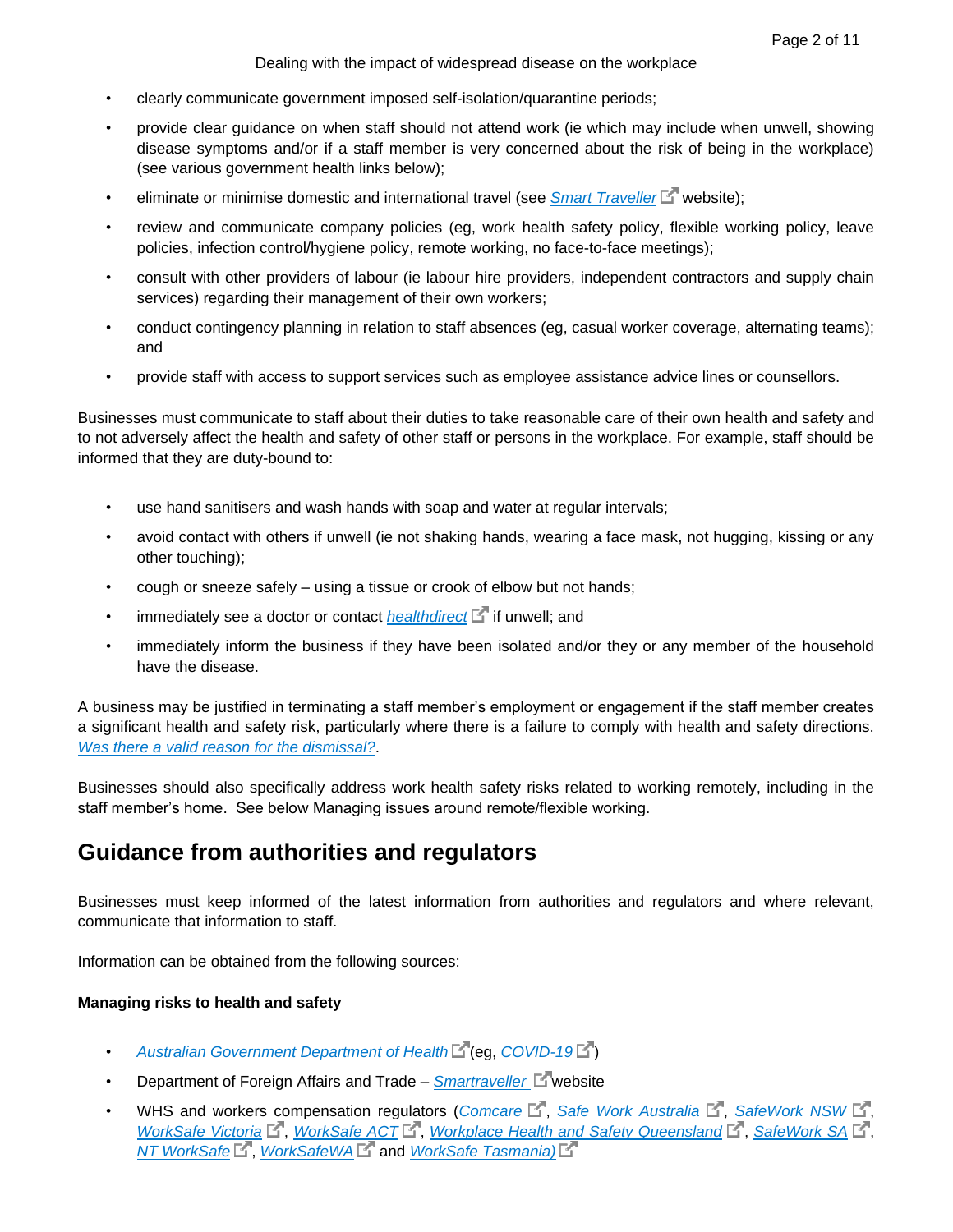- State and territory health departments and other agencies
- *[World Health Organisation](https://www.who.int/)*

#### **Information on employment, welfare and support initiatives**

- [Australian Taxation Office](http://www.ato.gov.au/) **C** (eq. [COVID-19 support measures](https://www.ato.gov.au/Media-centre/Media-releases/Support-measures-to-assist-those-affected-by-COVID-19/) C )
- [Australian Government Department of Social Services](https://www.dss.gov.au/)<sup>[4]</sup> (eg, *[COVID-19 support](https://www.dss.gov.au/about-the-department/covid-19-information-and-support)*<sup>[4]</sup>)
- [Australian Government Department of Education, Skills and Employment](https://www.dese.gov.au/)<sup>re</sup> (eg, *[COVID-19](https://www.dese.gov.au/news/coronavirus-covid-19)*<sup>2</sup>)
- *[Fair Work Ombudsman](https://www.fairwork.gov.au/)* (eg, *[COVID–19 and Australian workplace laws](https://www.fairwork.gov.au/about-us/news-and-media-releases/website-news/coronavirus-and-australian-workplace-laws)* )

# **Directions to employees during periods of widespread disease**

Contracts of employment contain implied terms (and often express terms) which provide employers with the right to direct employees about:

- what they do in the course of their employment;
- how to perform work under the contract;
- when they are required to perform work under the contract; and
- where work is performed under the contract.

Any direction must be lawful and reasonable.

Directions are likely to be lawful and reasonable if made to ensure compliance with laws (including work health and safety laws) and where the direction goes only so far as reasonably necessary. In determining the lawfulness or reasonableness of a direction, employers must also have regard to the terms of any applicable workplace instruments such as awards and enterprise agreements. See *[Duty to comply with lawful and reasonable directions](https://advance.lexis.com/api/document?collection=practical-guidance-au&id=urn:contentItem:58TV-GSP1-FD4T-B1JK-00000-00&context=)*.

If an employee fails to comply with a lawful and reasonable direction, an employer may have a valid reason to discipline the employee, up to and including dismissal. However, to avoid unfair dismissal claims, employers must ensure that they have clearly and consistently communicated to employees that failures to comply may result in dismissal and that procedural fairness is afforded at all times. Employers should also seek legal advice on their particular circumstances.

The ability of employers to lawfully regulate employees' conduct outside work is more limited. However, where the direction is to ensure health and safety in the workplace or to promote the effective conduct of the business, then employers are likely to have more latitude, particularly in situations of pandemic or widespread disease within the community.

Set out below are examples of directions which may be lawful and reasonable in situations such as a pandemic.

### *When can I direct my employee to not attend work?*

Employers should closely monitor guidance from health authorities and use that as the basis upon which they direct employees not to attend work. Work health safety policies should be updated where necessary to confirm that a direction to work remotely assists the business in minimising the risk of spreading disease.

In the context of a pandemic, justifiable circumstances for exclusion from work may include where the employee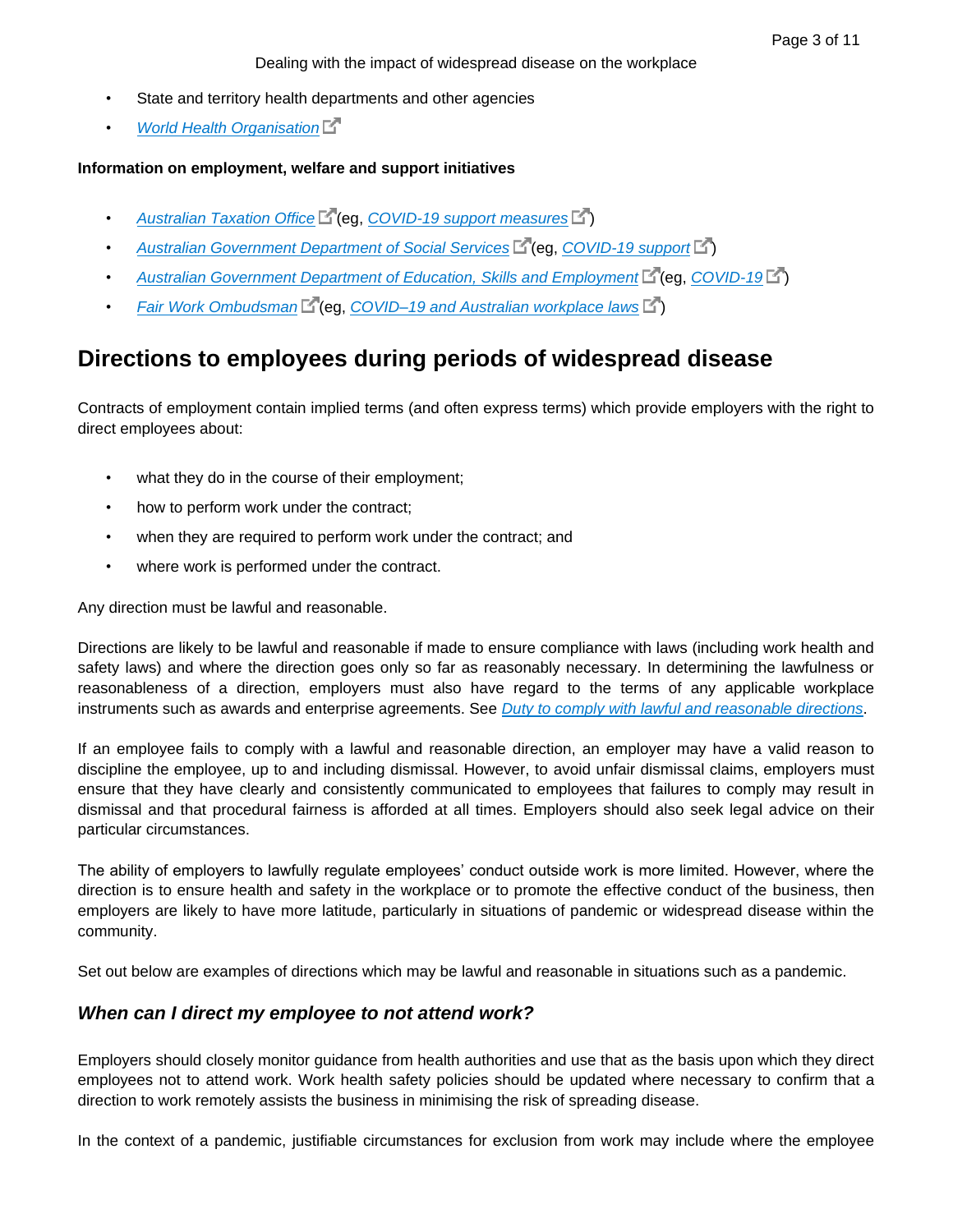has symptoms of the disease, has been in contact with another person with the disease, has travelled to areas and potentially been exposed to the disease or has been directed by a government authority or health practitioner to self-isolate or go into quarantine.

In any of these circumstances, it is likely to be reasonable for the employer to require the employee to provide medical clearance prior to being allowed to return to the workplace.

Where the employee can work remotely when excluded from the workplace, the employee should be paid their normal salary. If the employee cannot perform any work, depending on the circumstances, the employee may be able to access regular statutory or contractual leave entitlements (see below) and/or the employer, at its discretion, may put in place special paid leave arrangements.

## *Can I direct my employees to inform us if they have been required to selfisolate/quarantine?*

Employers can require employees to inform them of any requirement to self-isolate/quarantine, particularly in circumstances of a serious pandemic. This direction is likely to be viewed as reasonably necessary to keep workers and other persons safe in the workplace.

Information collected in these circumstances is likely to be "sensitive information" covered by the *[Privacy Act 1988](https://advance.lexis.com/api/document?collection=legislation-au&id=urn:contentItem:58X0-TN11-JS0R-2196-00000-00&context=)* (Cth), which requires an employee to consent to its collection and issue a collection notice. However, it is likely that a direction to provide this type of information in the context of a pandemic will be both lawful and reasonable.

Employees also have duties to take reasonable care of the safety of other workers and persons in the workplace and may also be duty-bound to comply with this direction.

**References:** *[Contract Lee v Superior Wood Pty Ltd \[2019\] FWCFB 2946](https://www.fwc.gov.au/documents/decisionssigned/html/2019fwcfb2946.htm)*

*[s 27, Work Health and Safety Act 2011 \(Cth\)](https://advance.lexis.com/api/document?collection=legislation-au&id=urn:contentItem:58X0-TN61-JT42-S05G-00000-00&context=)*

*[s 27, Work Health and Safety Act 2011 \(NSW\)](https://advance.lexis.com/api/document?collection=legislation-au&id=urn:contentItem:58X6-XFY1-JWJ0-G03F-00000-00&context=)*

*[s 27, Work Health and Safety Act 2011 \(Qld\)](https://advance.lexis.com/api/document?collection=legislation-au&id=urn:contentItem:5S35-5J41-F8D9-M1B7-00000-00&context=)*

*[s 27, Work Health and Safety Act 2011 \(ACT\)](https://advance.lexis.com/api/document?collection=legislation-au&id=urn:contentItem:58PR-6DM1-JTNR-M4WB-00000-00&context=)*

*[s 27, Work Health and Safety \(National Uniform Legislation\) Act 2011 \(NT\)](https://advance.lexis.com/api/document?collection=legislation-au&id=urn:contentItem:58X6-9JP1-F27X-61KR-00000-00&context=)*

*[s 27, Work Health and Safety Act 2012 \(SA\)](https://advance.lexis.com/api/document?collection=legislation-au&id=urn:contentItem:58WM-DSJ1-JS0R-20FG-00000-00&context=)*

*[s 27, Work Health and Safety Act 2012 \(Tas\)](https://advance.lexis.com/api/document?collection=legislation-au&id=urn:contentItem:58WW-77W1-FCK4-G103-00000-00&context=)*

## *Can I direct my employees to take annual or long service leave?*

Employers only have a limited ability to direct full-time or part-time employees to take annual leave or long service.

Circumstances which may justify a direction include where there is "excessive" accrued annual leave. However, in the case of an award-covered employee, the model award clause provides that "excessive" is at least 8 weeks' leave, and 10 weeks for shift workers. For award/agreement-free employees, the direction will need to be reasonable. See *[Can an employer direct an employee to take excess annual leave?](https://advance.lexis.com/api/document?collection=practical-guidance-au&id=urn:contentItem:5TJC-4551-DYMS-609S-00000-00&context=)*

When making a direction in respect of annual leave, an employer must provide notice. This requires employers to consult with employees and, where required under an award or enterprise agreement, the employees' representatives. This process needs to be initiated in advance of issuing a direction to take accrued annual leave.

The ability to direct an employee to take long service leave varies depending on which State or Territory laws applies to the employee and any relevant industrial instrument. See *[Long service leave entitlements](https://advance.lexis.com/api/document?collection=practical-guidance-au&id=urn:contentItem:58TV-GSP1-FD4T-B1K5-00000-00&context=)*.

Annual leave or long service leave could be utilised by employees who are not sick but are in quarantine (without caring responsibilities) or who are stuck in another country and are not eligible to take sickness-related benefits, if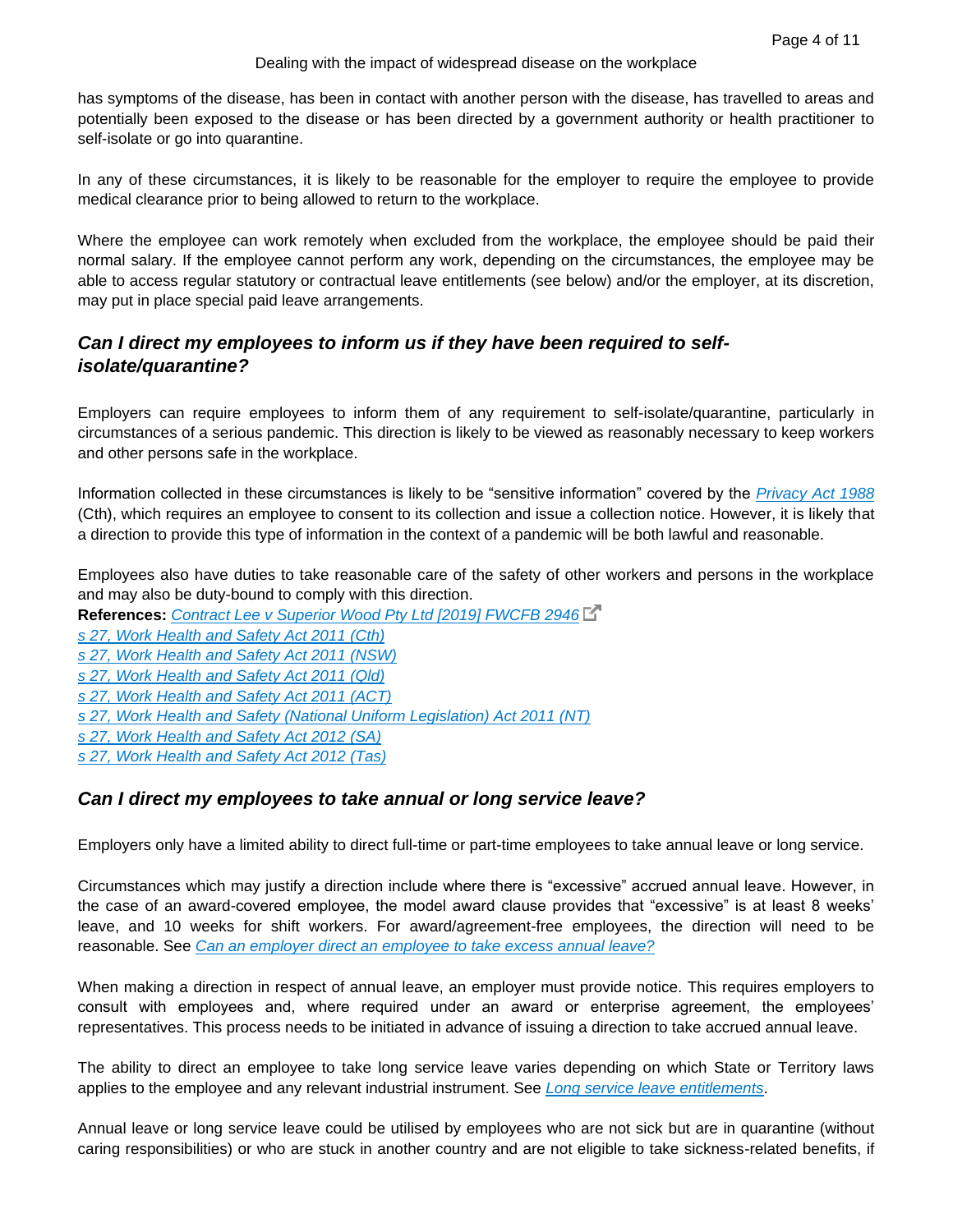an employee agrees.

### *Can I stand down my employees?*

In the absence of a contractual right (or a right under an industrial instrument) an employer may only stand down an employee where the employee cannot be "usefully employed" and in very limited circumstances, one of which includes "a stoppage of work for any cause for which the employer cannot reasonably be held responsible". See *[Duty to provide work —](https://advance.lexis.com/api/document?collection=practical-guidance-au&id=urn:contentItem:58TV-GSP1-FD4T-B1KG-00000-00&context=) Stand down*.

An example of an acceptable "cause" is likely to include where a government health direction requires an employee to go into quarantine during a pandemic or disease outbreak. In these circumstances, there is no requirement to pay wages.

An employer and employee may agree to a stand down arrangement. An agreement is more likely to be reached in a situation where an employer proposes standing down an employee on full pay.

### *Can I direct my employees to work overtime?*

An employer cannot direct an employee to work more than the 38 hours (or, if less, ordinary weekly hours) unless those additional hours are reasonable. See *[Maximum hours of work under the national system](https://advance.lexis.com/api/document?collection=practical-guidance-au&id=urn:contentItem:58TV-GSP1-FD4T-B1KM-00000-00&context=)*.

Under the *[Fair Work Act 2009](https://advance.lexis.com/api/document?collection=legislation-au&id=urn:contentItem:58X0-TN61-F57G-S2TG-00000-00&context=)* (Cth) (FW Act), "reasonableness" is assessed by reference to certain prescribed factors, including industry patterns, the employee's role and level of responsibility and the needs of the workplace. This means that a direction may be reasonable where the employee is very senior, there are serious risks to business continuity, or the employee is working in an industry which provides emergency services or other services of high need during an outbreak of disease.

Industrial instruments may also contain provisions regarding the working of overtime and where additional hours are required, employers may need to consult with employees and their representatives.

Contracts of employment often stipulate that employees are remunerated on the basis that they must work reasonable additional hours. However, it is important to remember that award/industrial agreement-covered employees must be paid at or above the minimum level required by the applicable industrial instrument for all hours worked. Where an annual salary is paid inclusive of reasonable additional hours, there is a risk that employees may receive less than what they would be entitled to under an industrial instrument. To reduce this risk, employers must have appropriate time recording and audit measures to prevent inadvertent underpayments and must ensure that their contracts of employment include effective set off provisions. See *[Payment for work performed](https://advance.lexis.com/api/document?collection=practical-guidance-au&id=urn:contentItem:58TV-GSP1-FD4T-B1KC-00000-00&context=)*, *[Overview —](https://advance.lexis.com/api/document?collection=practical-guidance-au&id=urn:contentItem:58TH-JP01-F528-G0PF-00000-00&context=) [Enforcement](https://advance.lexis.com/api/document?collection=practical-guidance-au&id=urn:contentItem:58TH-JP01-F528-G0PF-00000-00&context=)*, *[How are the minimum conditions of employment determined for national system employees?](https://advance.lexis.com/api/document?collection=practical-guidance-au&id=urn:contentItem:5XKC-GT71-JGHR-M3SS-00000-00&context=)* and *[Minimum wages in the national system](https://advance.lexis.com/api/document?collection=practical-guidance-au&id=urn:contentItem:58TV-GSP1-FD4T-B1KK-00000-00&context=)*.

## *Can I direct my employees to participate in medical or health measures, including attending medical assessments, have their temperatures taken or be tested for an infection?*

Employers should be entitled to require employees to participate in medical or health measures to the extent that it is reasonably necessary to enable an employer to satisfy its duties to keep workers and other persons safe in the workplace.

Less invasive measures are more likely to be regarded as reasonable (ie taking of temperatures). However, depending on the extent of disease spread and the relative danger, a range of measures may be reasonable. Employers will need to seek employee consent to obtain access to the information obtained through such medical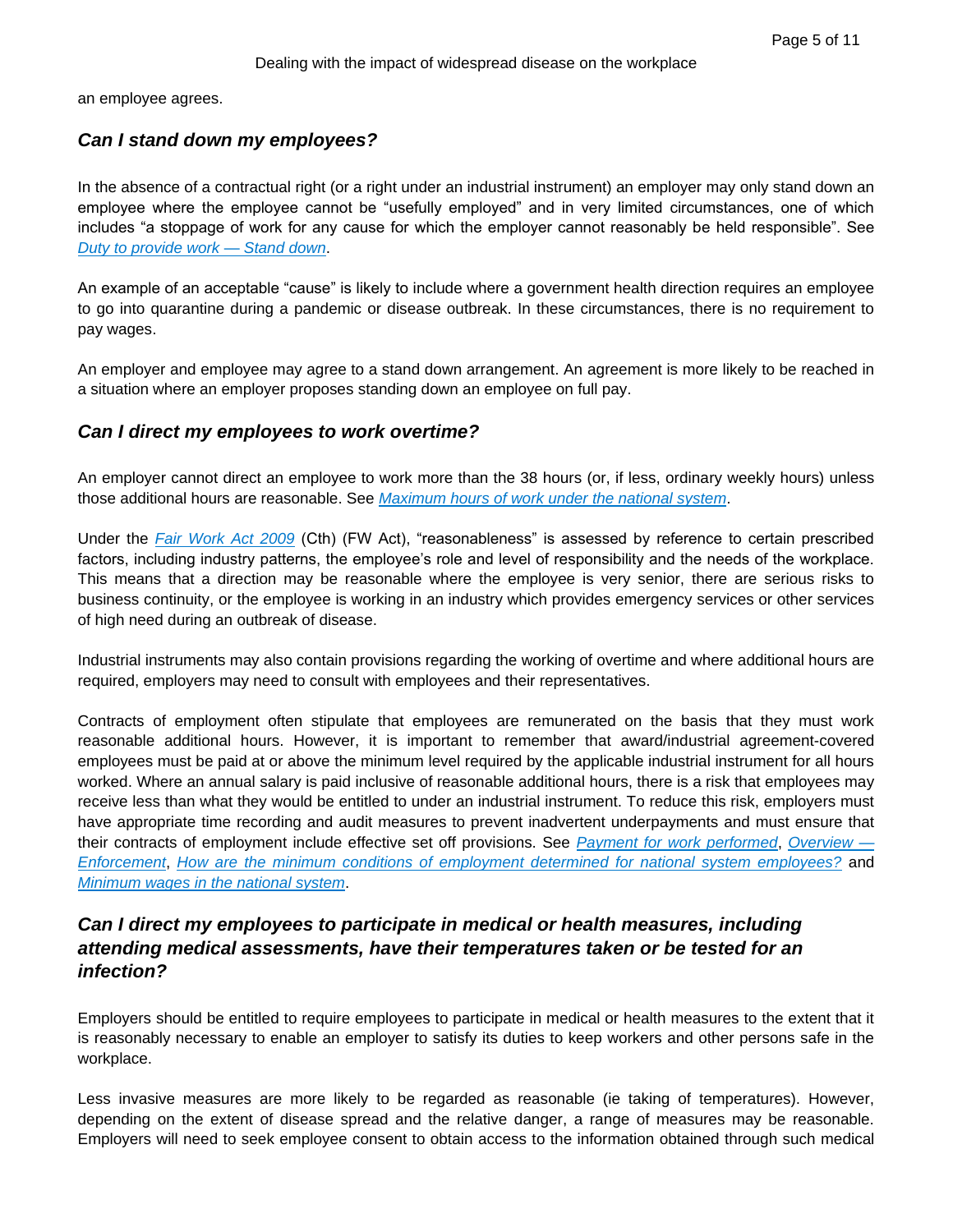assessments or tests and will need to treat the information in accordance with the requirements under the *[Privacy](https://advance.lexis.com/api/document?collection=legislation-au&id=urn:contentItem:58X0-TN11-JS0R-2196-00000-00&context=)  [Act 1988](https://advance.lexis.com/api/document?collection=legislation-au&id=urn:contentItem:58X0-TN11-JS0R-2196-00000-00&context=)* (Cth).

## *Can I restrict travel of my employees?*

Employers may lawfully and reasonably direct employees in relation to work-related travel. Employers must review travel insurance policies to ensure that employees are adequately covered if required to travel for work to areas affected by a disease.

However, the extent to which employers can direct employees about non-work travel is limited to that which is necessary for the employer to meet its work health and safety obligations. It is unlikely that non-work travel could be prohibited on this basis. An employer will be best served by providing information to employees about the risks of such travel and the employee's rights to paid leave entitlements should the employee, for example, be prevented from returning to Australia or placed in quarantine and be unable to return to work. The employer is unlikely to be able to argue that employment has been abandoned or the employment contract has been frustrated where an employee is unable to return to work in these circumstances. See *[What constitutes an abandonment of](https://advance.lexis.com/api/document?collection=practical-guidance-au&id=urn:contentItem:5PNW-JS71-F30T-B382-00000-00&context=)  [employment?](https://advance.lexis.com/api/document?collection=practical-guidance-au&id=urn:contentItem:5PNW-JS71-F30T-B382-00000-00&context=)* and *[When has an employment contract been frustrated?](https://advance.lexis.com/api/document?collection=practical-guidance-au&id=urn:contentItem:5PNW-JS71-F30T-B381-00000-00&context=)*.

# **Leave entitlements and payments to employees during authorised absences from work**

Employees may be entitled to payments when on an authorised absence from work during periods of widespread disease.

Employee leave entitlements are set out in the FW Act and State and Territory legislation, industrial instruments and/or contracts of employment.

Employees must satisfy certain criteria, including notice and evidence requirements.

Statutory leave entitlements under the FW Act (for national system employees) and State and Territory legislation include:

- accrued paid personal/carer's leave full-time or part-time employees only (see *[Personal/carer's leave](https://advance.lexis.com/api/document?collection=practical-guidance-au&id=urn:contentItem:58TV-GSP1-FD4T-B1JY-00000-00&context=)*);
- 2 days' unpaid carer's leave for each occasion casual employees, and full-time or part-time employees with no accrued paid personal/carer's leave (see *[Personal/carer's leave](https://advance.lexis.com/api/document?collection=practical-guidance-au&id=urn:contentItem:58TV-GSP1-FD4T-B1JY-00000-00&context=)*);
- 2 days' paid or unpaid compassionate leave if life-threatening injury/illness or death paid for full-time or part-time employees, unpaid for casual employees (see *[Compassionate leave](https://advance.lexis.com/api/document?collection=practical-guidance-au&id=urn:contentItem:58TV-GSP1-FD4T-B1K0-00000-00&context=)*);
- accrued annual leave full-time or part-time employees only (see *Overview — [Annual leave](https://advance.lexis.com/api/document?collection=practical-guidance-au&id=urn:contentItem:58TH-JP01-F528-G0NT-00000-00&context=)*);
- accrued long service leave full-time or part-time employees, and casual employees depending on state or territory legislation (see *Overview — [Long service leave](https://advance.lexis.com/api/document?collection=practical-guidance-au&id=urn:contentItem:58TH-JP01-F528-G0NW-00000-00&context=)*);
- no safe job leave pregnant employees (see *[Applying for parental leave under the national system —](https://advance.lexis.com/api/document?collection=practical-guidance-au&id=urn:contentItem:5PYN-K1S1-JX3N-B372-00000-00&context=) [What obligations exist to provide safe work during pregnancy?](https://advance.lexis.com/api/document?collection=practical-guidance-au&id=urn:contentItem:5PYN-K1S1-JX3N-B372-00000-00&context=)*);
- 5 days' family and domestic violence leave per year (see *[Family and domestic violence leave](https://advance.lexis.com/api/document?collection=practical-guidance-au&id=urn:contentItem:5XN8-F6G1-JFDC-X50C-00000-00&context=)*); and
- community services leave (see *[Community service leave](https://advance.lexis.com/api/document?collection=practical-guidance-au&id=urn:contentItem:58TV-GSP1-FD4T-B1K1-00000-00&context=)*).

The applicability of leave entitlements during periods of widespread disease is set out below.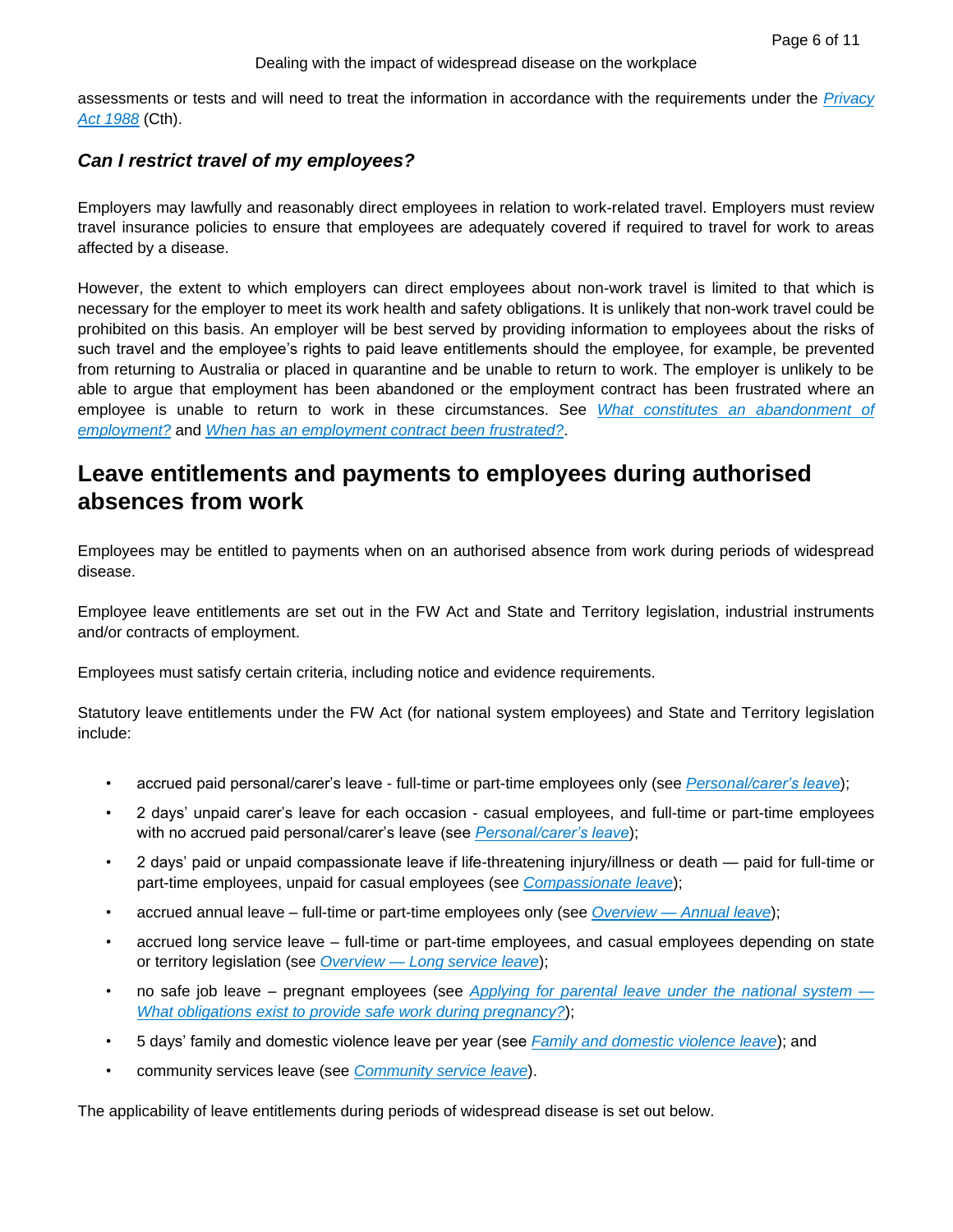Certain staff may also be entitled to support and welfare payments through government initiatives.

### *Personal/carer's leave, unpaid carer's leave or compassionate leave*

Under the FW Act, full-time and part-time national system employees are entitled to 10 days' personal/carer's leave per year, which accumulates progressively and is accrued and deducted in "days" not "hours."

Employees must comply with notice and evidence requirements. Notice must be given as soon as reasonably practicable and satisfactory evidence must be provided if required by an employer. During situations such as pandemics, it may be more difficult for employees to comply with onerous evidence requirements due to limited access to medical staff, advice provided by telephone health lines or requirements to self-isolate/quarantine. Employers should take this into account.

Full-time and part-time employees may also be eligible for unpaid carer's leave if the paid personal/carer's entitlement is exhausted. In cases of life-threatening illness of a family member, employees may be eligible to take paid compassionate leave, which is 2 days per occasion.

Casual employees are not entitled to paid personal/carer's leave but if the leave is required to take care of a dependent who is ill, the employee may be entitled to unpaid carer's leave. If the illness of a family member is life threatening, casual employees may also access 2 days' compassionate leave, however it is unpaid.

These entitlements are paid at the base rate of pay for ordinary hours which would have been worked in the period of leave.

Employers must ensure that they do not pro-rate the personal/carer's leave entitlement of part-time employees and that it is accrued and deducted in "days" not "hours." See *[Personal/carer's leave](https://advance.lexis.com/api/document?collection=practical-guidance-au&id=urn:contentItem:58TV-GSP1-FD4T-B1JY-00000-00&context=)*.

Where an employee is not entitled to, or has exhausted paid personal/carer's leave, unpaid carer's leave or compassionate leave, an employer will usually provide a full-time or part-time employee with an option to use their annual or long service leave entitlements (see below). Otherwise, where the employee is ill, an employer will need to provide the employee with unpaid leave as an employee cannot be dismissed in the absence of exceptional circumstances, having regard to the minimum duration of an illness absence and anti-discrimination provisions. See *[Unlawful termination](https://advance.lexis.com/api/document?collection=practical-guidance-au&id=urn:contentItem:58TV-GSP1-FD4T-B1KS-00000-00&context=)* and *Overview — [Anti-discrimination laws](https://advance.lexis.com/api/document?collection=practical-guidance-au&id=urn:contentItem:58TH-JP01-F528-G0MT-00000-00&context=)*.

#### *Annual leave and long service leave*

Under the FW Act, full and part-time national system employees are entitled to 20 days' paid annual leave per calendar year of service, which accumulates progressively through the year, and from year to year. Shift workers are entitled to an additional 5 days. See *Overview — [Annual leave](https://advance.lexis.com/api/document?collection=practical-guidance-au&id=urn:contentItem:58TH-JP01-F528-G0NT-00000-00&context=)*.

Long service leave entitlements are dealt with on a State or Territory basis or under an industrial instrument, including the ability to direct employees to take and cash out long service leave. Casual employees may be entitled to long service leave. See *[Long service leave entitlements](https://advance.lexis.com/api/document?collection=practical-guidance-au&id=urn:contentItem:58TV-GSP1-FD4T-B1K5-00000-00&context=)* and *[Long service leave comparative table](https://advance.lexis.com/api/document?collection=practical-guidance-au&id=urn:contentItem:5P6F-JPW1-JX3N-B0RJ-00000-00&context=)*.

Where an employee is not sick and is not caring for a family member who is sick (or affected by an unexpected emergency), the employee will not be entitled to personal/carer's leave and may be best served accessing annual or long service leave entitlements with agreement of the employer.

Unlike personal/carer's leave, annual leave accruals can be pro-rated for part-time employees.

Based on the reasons applied in the recent Full Bench decision in *Mondelez v AMWU* in respect of personal/carer's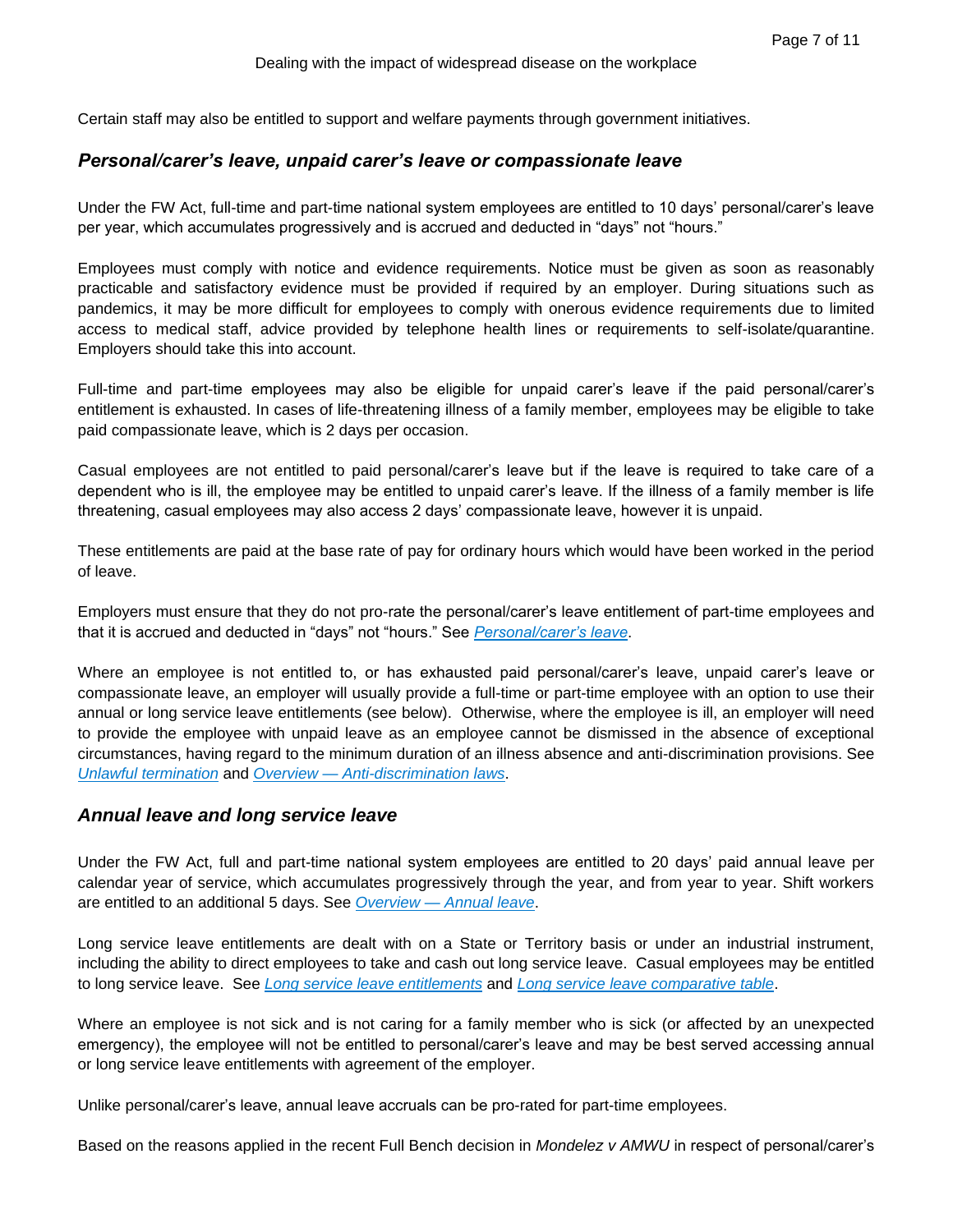leave, there is a risk that accruals/deductions of annual leave must be calculated by reference to "weeks" rather than "hours." Special leave has been granted by the High Court to appeal the *Mondelez* decision, which should provide some clarity around this issue. See *[Personal/carer's leave](https://advance.lexis.com/api/document?collection=practical-guidance-au&id=urn:contentItem:58TV-GSP1-FD4T-B1JY-00000-00&context=)*. **References:** *Mondelez v AMWU [\[2019\] FCAFC 138](https://advance.lexis.com/api/document?collection=cases-au&id=urn:contentItem:5WYN-11J1-JF75-M54R-00000-00&context=)* at *[\[168\]](https://advance.lexis.com/api/document?collection=cases-au&id=urn:contentItem:5WYN-11J1-JF75-M54R-00000-00&context=)*

### *"No safe job" leave and other leave*

Under the FW Act, a pregnant employee may be entitled to payment if a safe job cannot be provided for her during a disease outbreak. The pregnant employee must provide her employer with evidence that she is fit for work but that it is not advisable to continue in her present position because of hazards connected with that position.

The employee may be transferred to a safe job or, if no safe job is available and she is entitled to unpaid parental leave, then the employee will be entitled to paid no safe work leave for the duration of the risk period. If the employee is not entitled to unpaid parental leave then she will be entitled to unpaid safe job leave. See *[Applying for](https://advance.lexis.com/api/document?collection=practical-guidance-au&id=urn:contentItem:5PYN-K1S1-JX3N-B372-00000-00&context=)  parental leave under the national system — [What obligations exist to provide safe work during pregnancy?](https://advance.lexis.com/api/document?collection=practical-guidance-au&id=urn:contentItem:5PYN-K1S1-JX3N-B372-00000-00&context=)*.

In circumstances of disease outbreak, employees may be exposed to increased risks of domestic violence, particularly when required to self-isolate with their families. The FW Act provides for 5 days' unpaid family and domestic violence leave per year, which does not accumulate but is instead available from the first day an employee starts work and renews in full at the start of each 12 months' period of employment. See *[Family and](https://advance.lexis.com/api/document?collection=practical-guidance-au&id=urn:contentItem:5XN8-F6G1-JFDC-X50C-00000-00&context=)  [domestic violence leave](https://advance.lexis.com/api/document?collection=practical-guidance-au&id=urn:contentItem:5XN8-F6G1-JFDC-X50C-00000-00&context=)*.

An employee who is a voluntary member of a recognised emergency management body may be entitled to unpaid community service leave if they are part of a response to a pandemic emergency, eg, as part of Australian Defence Reserves. See *[Community service leave](https://advance.lexis.com/api/document?collection=practical-guidance-au&id=urn:contentItem:58TV-GSP1-FD4T-B1K1-00000-00&context=)*.

### *Government payments*

Staff such as casuals or contractors may be entitled to payments from ad-hoc welfare or support initiatives provided by the ATO or the Australian Government Department of Social Services. For example, ATO - *[COVID-19 support](https://www.ato.gov.au/Media-centre/Media-releases/Support-measures-to-assist-those-affected-by-COVID-19/)*  [measures](https://www.ato.gov.au/Media-centre/Media-releases/Support-measures-to-assist-those-affected-by-COVID-19/)<sup> C</sup> and Australian Government Department of Social Services - *[COVID-19 support](https://www.dss.gov.au/about-the-department/covid-19-information-and-support)* C. Businesses should provide information about these initiatives to eligible staff.

# **What if an employee self-isolates or is absent without permission?**

Some employees may implement their own self-isolation measures and not attend work, even when it is otherwise safe to do so.

While employers are entitled to require an employee to attend the workplace (ie as a lawful and reasonable direction), there may be reasons to tread carefully. For example, if the employee is pregnant or otherwise at high risk (ie compromised immune system, such as a cancer patient), care arrangements for family members have ceased or the person is suffering from mental stress at the though of attending the workplace.

A refusal to permit a person to work remotely in these circumstances may be counter-productive, particularly where the person can perform most work duties or acceptable projects or tasks from the remote location. By taking an uncompromising and inflexible approach this may also increase the risk of a discrimination claim and/or consequential "ill-injured worker" management issues during and after the abating of the disease crisis. See *Overview — [Anti-discrimination laws](https://advance.lexis.com/api/document?collection=practical-guidance-au&id=urn:contentItem:58TH-JP01-F528-G0MT-00000-00&context=)* and *[What are the legal risks involved in managing employee injury/ illness?](https://advance.lexis.com/api/document?collection=practical-guidance-au&id=urn:contentItem:58TV-GSP1-FD4T-B1MF-00000-00&context=)*.

The employer is unlikely to be able to argue that employment has been abandoned or the employment contract has been frustrated where an employee is unable to return to work in circumstances such as a pandemic. See *[What](https://advance.lexis.com/api/document?collection=practical-guidance-au&id=urn:contentItem:5PNW-JS71-F30T-B382-00000-00&context=)*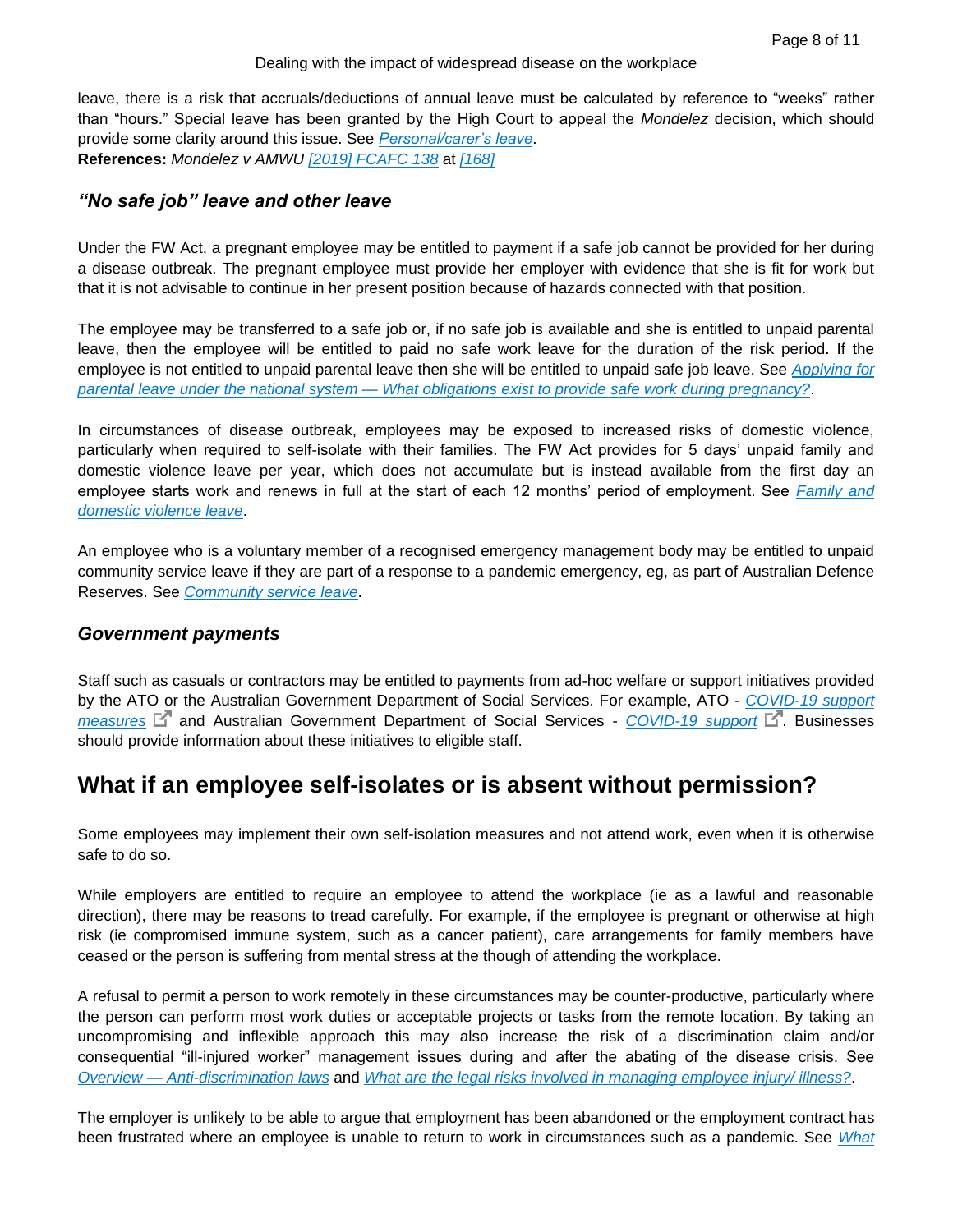*[constitutes an abandonment of employment?](https://advance.lexis.com/api/document?collection=practical-guidance-au&id=urn:contentItem:5PNW-JS71-F30T-B382-00000-00&context=)*.

## **Managing issues around remote/flexible working**

Employees have the right to request flexible working arrangements in certain circumstances, through the FW Act, contracts of employment, policies and applicable industrial instruments. See *Overview — [Flexible working](https://advance.lexis.com/api/document?collection=practical-guidance-au&id=urn:contentItem:58TH-JP01-F528-G0NR-00000-00&context=)  [arrangements](https://advance.lexis.com/api/document?collection=practical-guidance-au&id=urn:contentItem:58TH-JP01-F528-G0NR-00000-00&context=)*.

Also relevant is discrimination legislation, as it is likely that a "disease" will be a "disability" for the purposes of discrimination legislation. See *Overview — [Anti-discrimination laws](https://advance.lexis.com/api/document?collection=practical-guidance-au&id=urn:contentItem:58TH-JP01-F528-G0MT-00000-00&context=)*.

Employers should review flexible working policies to ensure that they are clear about expectations of employees working remotely, including health and safety obligations such as safe work practices (including the home office setup and continuing hygiene and infection control measures), confidentiality of information and protecting intellectual property. It is important to maintain communication and consultation with remote working employees to ensure their wellbeing and ongoing commitment to the business.

Businesses could assess work health safety risks at the remote/home location by requesting staff (both employees and contractors) to email photos of their work areas. Staff could also be required to complete a checklist which confirms electrical safety, fire safety (ie smoke detector, fire equipment) and general access to medical assistance (ie basic first aid supplies). Team briefings around work health safety issues may also be helpful in identifying risk issues that have not been captured by the more checklist exercise.

Where required to perform work, businesses should ensure that employees have an adequate internet connection which enables them to properly perform their duties and responsibilities in the online environment. If they do not, employers should consider providing allowances to increase the speed of the home connection for a limited period or could provide company-funded wireless access.

Once the disease crisis has abated, it is likely that it will be difficult for an employer to refuse to continue with a flexible working arrangement if the employee has demonstrated that he or she has remained productive and maintained commitment to the business. Employers should take that into consideration if any employee makes a request to continue remote working post-crisis.

## **Workers' compensation**

Where a worker is covered by workers' compensation insurance and the workplace has significantly contributed to the worker catching the disease, a worker may have a claim for workers' compensation insurance.

A business may contribute to this risk if the worker, during their work, travelled to areas with known viral outbreaks, was required to interact with infected persons or undertook activities that contravened recommendations form the Department of Health.

A claim may also arise where a worker is injured when working at home because the business has failed to take reasonable steps to ensure that the worker's home office is safe and healthy.

See information and guidelines issued by *[Comcare](https://www.comcare.gov.au/)* L<sup>\*</sup>, *[Safe Work Australia](https://www.safeworkaustralia.gov.au/)* L<sup>\*</sup>, *[SafeWork NSW](https://www.safework.nsw.gov.au/)* L<sup>\*</sup>, *WorkSafe [Victoria](https://www.worksafe.vic.gov.au/)*  $\mathbb{E}^7$ , *[WorkSafe ACT](https://www.accesscanberra.act.gov.au/app/home/workhealthandsafety/worksafeact)*  $\mathbb{E}^7$ , *[Workplace Health and Safety Queensland](https://www.worksafe.qld.gov.au/)*  $\mathbb{E}^7$ , *[SafeWork SA](https://www.safework.sa.gov.au/)*  $\mathbb{E}^7$ , *[NT WorkSafe](https://worksafe.nt.gov.au/)*  $\mathbb{E}^7$ , *[WorkSafeWA](https://www.commerce.wa.gov.au/worksafe)*  $\Box$ <sup>*'''*</sup> and *WorkSafe Tasmania*)  $\Box$ <sup>*''.*</sup>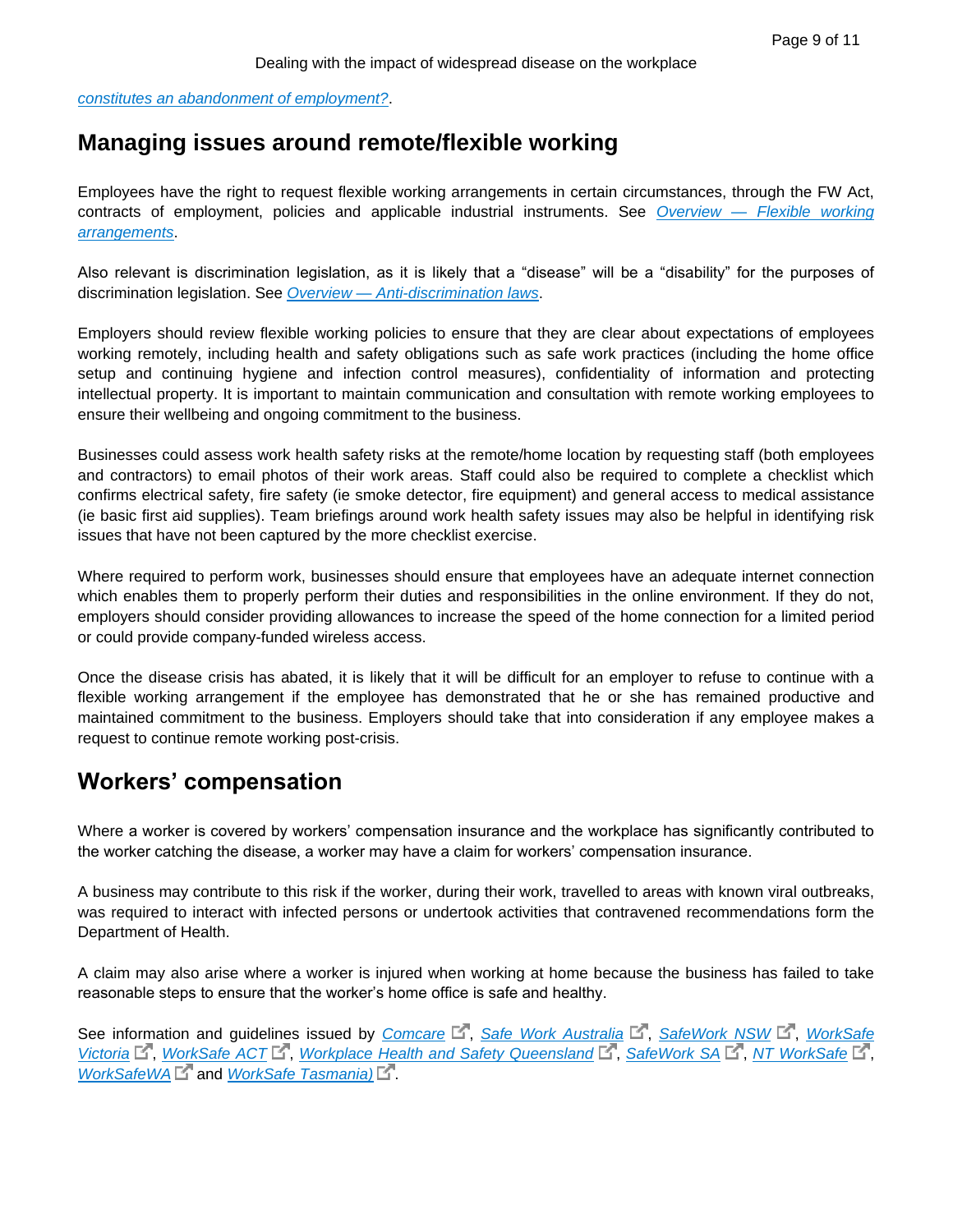## **Communication and consultation**

Employers have a duty under work health safety legislation to provide information about work health and safety in the workplace. At a minimum, information should relate to hygiene practices and infection control and on current developments relating to the spread of the virus and its effects on the community. Employers should review and, where appropriate, implement the recommendations from the health and safety regulator which covers the jurisdiction in which their business is based (see Comcare, Safe Work Australia, SafeWork NSW, WorkSafe Victoria, WorkSafe ACT, Workplace Health and Safety Queensland, SafeWork SA, NT WorkSafe, WorkSafeWA and WorkSafe Tasmania).

Employers will also have obligations under industrial instruments to consult with award/agreement covered employees (and their representatives) and with employees on unpaid parental leave about workplace changes which are likely to have a significant impact on those employees. In the context of widespread disease outbreak, workplace change may include introducing requirements to work overtime, directions to work remotely, directions to stand down (if available), rostering changes etc. This does not give the employees the right to veto the change, but employers must invite employee views about the impact of the change and consider any views put forward by them. See *[Modern award terms](https://advance.lexis.com/api/document?collection=practical-guidance-au&id=urn:contentItem:58TV-GSP1-FD4T-B1MM-00000-00&context=)*, *[Terms of enterprise agreements](https://advance.lexis.com/api/document?collection=practical-guidance-au&id=urn:contentItem:58TV-GSP1-FD4T-B1N1-00000-00&context=)* and *[What obligations does an employer have to consult](https://advance.lexis.com/api/document?collection=practical-guidance-au&id=urn:contentItem:5PYN-K1S1-JX3N-B371-00000-00&context=)  [with an employee who is on parental leave?](https://advance.lexis.com/api/document?collection=practical-guidance-au&id=urn:contentItem:5PYN-K1S1-JX3N-B371-00000-00&context=)*.

## **Inappropriate behaviour**

In circumstances of heightened anxiety that inevitably follow any disease outbreak, it is likely that there will be inappropriate behaviours in the workplace on the basis of "protected attributes".

That might include:

- discrimination against or harassment of members of a race, ethnic group or religion, particularly where it may be perceived that the disease originates from a particular country (eg, in the case of COVID-19, the media focused on it originating in the Wuhan province of China); or
- discrimination against or harassment of people with the disease (ie the disability is like to be a "disability").

Employers need to take all reasonable steps to educate the workforce on respectful treatment of their colleagues and clients to ensure that staff do not behave unlawfully. Steps could include the reissuing of the discrimination/harassment/bullying policies, specific communications providing examples of "appropriate" and "inappropriate" behaviours, providing avenues for staff to seek help including employee assistance lines and HR contacts and conducting investigations into complaints.

Businesses also have obligations under work health safety laws to prevent bullying behaviour in the workplace and employees may seek stop bullying orders from the Fair Work Commission. See *Overview — [Anti-bullying laws](https://advance.lexis.com/api/document?collection=practical-guidance-au&id=urn:contentItem:5PCJ-5SX1-JGPY-X511-00000-00&context=)*.

Where there is systemic discrimination, harassment or bullying behaviour, eligible persons may also be able to make protected disclosures under whistleblower laws. See *Overview — [Whistleblowers' protection](https://advance.lexis.com/api/document?collection=practical-guidance-au&id=urn:contentItem:58TH-JP01-F528-G0NH-00000-00&context=)*.

# **Issues around business continuity flow-on staffing effects**

Significant disease outbreaks are likely to adversely impact business, which may lead to staff redundancies.

Prior to implementing redundancies, businesses could consider preliminary measures, including:

management leading by example by foregoing salary and/or bonuses;